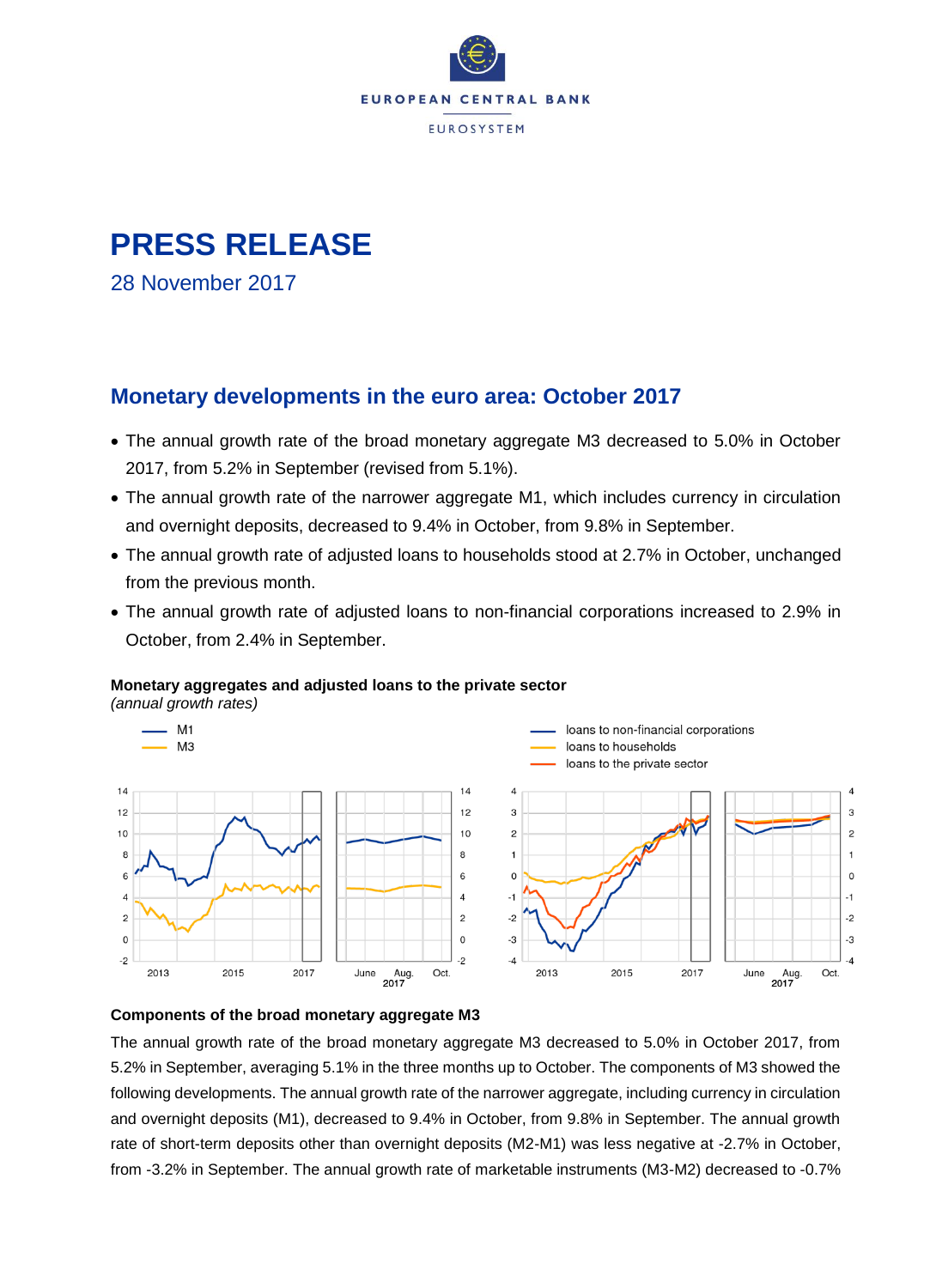in October, from 1.0% in September.

Within M3, the annual growth rate of deposits placed by households increased to 4.8% in October, from 4.6% in September, and the annual growth rate of deposits placed by non-financial corporations increased to 8.3% in October, from 8.1% in September. Finally, the annual growth rate of deposits placed by non-monetary financial corporations (excluding insurance corporations and pension funds) decreased to 4.7% in October, from 5.7% in September.

#### **Credit to euro area residents**

The annual growth rate of total credit to euro area residents decreased to 4.0% in October 2017, from 4.2% in the previous month. The annual growth rate of credit to general government decreased to 7.4% in October, from 8.4% in September, while the annual growth rate of credit to the private sector stood at 2.9% in October, compared with 2.8% in September.

The annual growth rate of adjusted loans to the private sector (i.e. adjusted for loan sales, securitisation and notional cash pooling) increased to 2.9% in October, from 2.7% in September. In particular, the annual growth rate of adjusted loans to households stood at 2.7% in October, unchanged from the previous month, and the annual growth rate of adjusted loans to non-financial corporations increased to 2.9% in October, from 2.4% in September.

#### **Longer-term financial liabilities**

The annual growth rate of longer-term financial liabilities of the MFI sector became more negative at -1.0% in October 2017, from -0.7% in September.

#### **M3 and its counterparts**

The annual growth rate of the broad monetary aggregate M3 decreased to 5.0% in October 2017. The contributions of M3 counterparts on the MFI balance sheet were as follows: longer-term financial liabilities contributed 0.6 percentage point, net external assets contributed -0.8 percentage point, credit to general government contributed 2.8 percentage points, and credit to the private sector contributed 3.2 percentage points; the remaining counterparts of M3 contributed -0.9 percentage point.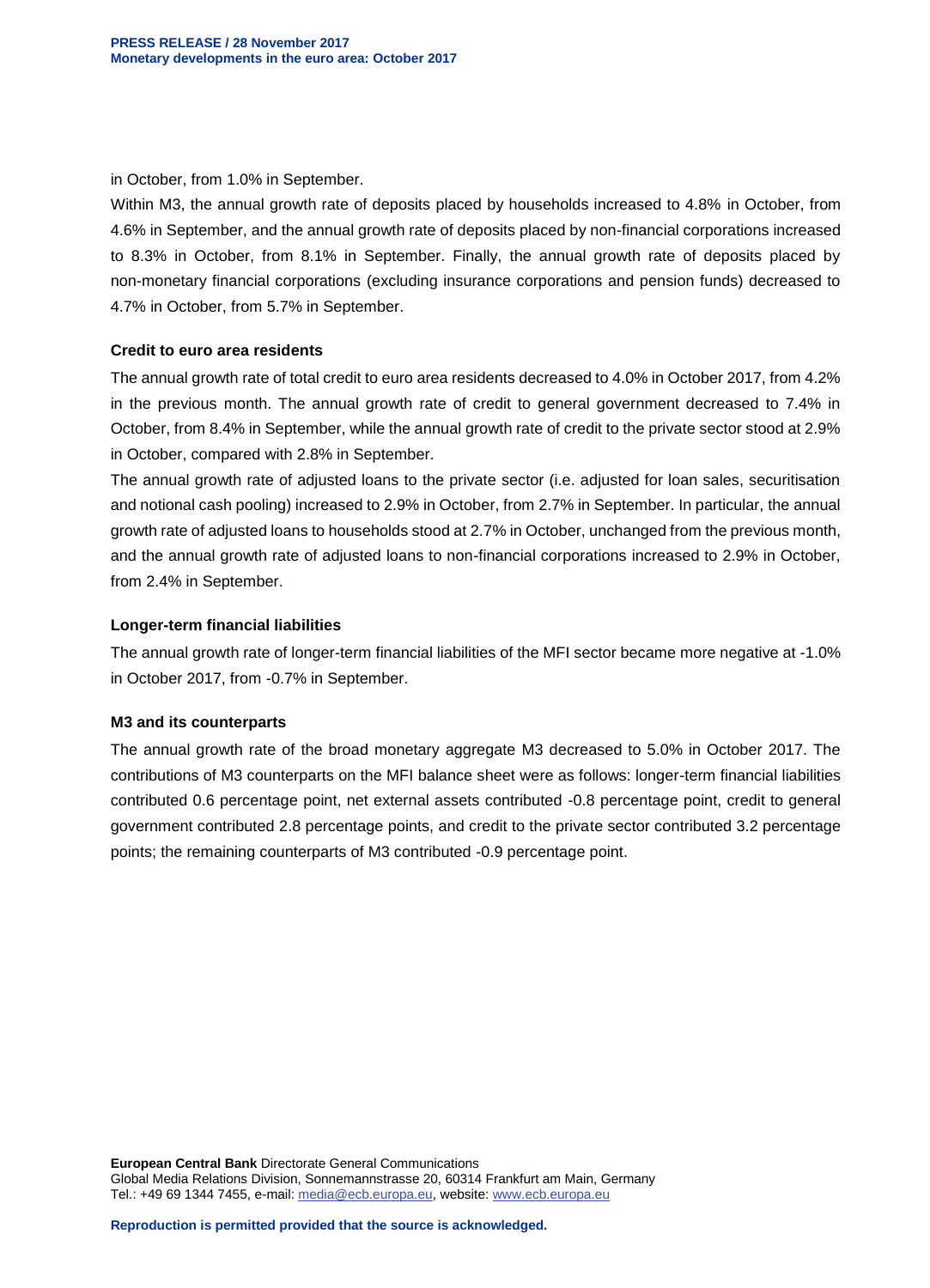

#### **Contribution of the M3 counterparts to the annual growth rate of M3** *(percentage points)*

#### **Notes:**

- Data in this press release are adjusted for seasonal and end-of-month calendar effects, unless stated otherwise.
- Private sector refers to euro area non-MFIs excluding general government.
- Further tables, statistical data and methodological notes, as well as the release calendar, are available on the ECB's website at<http://www.ecb.europa.eu/stats/money/aggregates/aggr/html/index.en.html>
- A set of tables showing euro area monetary developments and MFI balance sheets for the euro area and euro area countries, together with a user-friendly facility for downloading data, is available from the ECB's Statistical Data Warehouse at<http://sdw.ecb.europa.eu/reports.do?node=1000003503>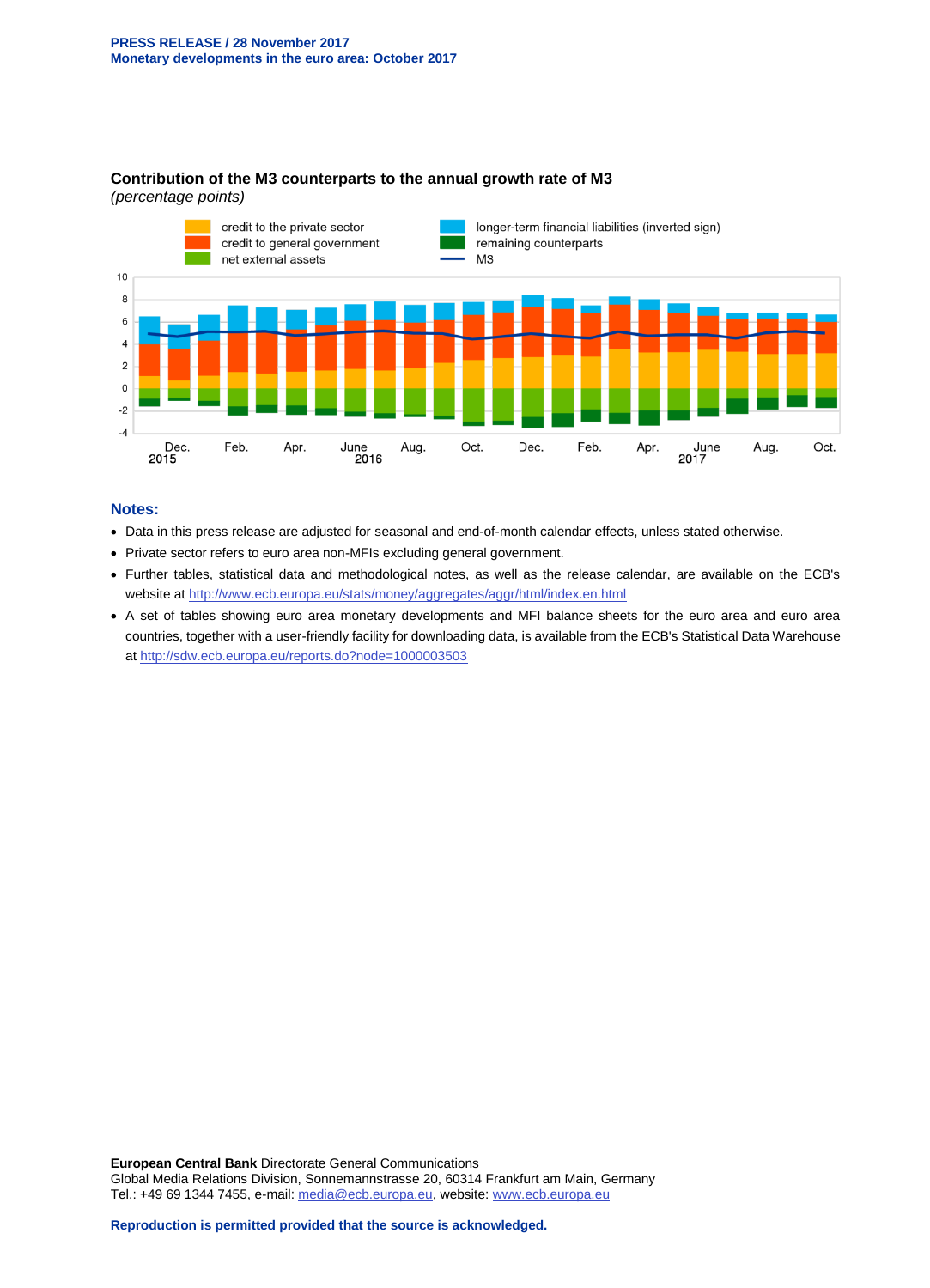### 1 Monetary developments in the euro area: October 2017<br>(EUR billions and annual percentage changes; data adjusted for seasonal effects <sup>a)</sup>)

|                                                                                       | End-of-        |                |                               |                   |                |                    |                |  |
|---------------------------------------------------------------------------------------|----------------|----------------|-------------------------------|-------------------|----------------|--------------------|----------------|--|
|                                                                                       | month<br>level |                | <b>Monthly flow</b>           |                   |                | Annual growth rate |                |  |
|                                                                                       | Oct            | Aug            | <b>Sep</b>                    | Oct               | Aug            | <b>Sep</b>         | Oct            |  |
|                                                                                       | 2017           | 2017           | 2017                          | 2017              | 2017           | 2017               | 2017           |  |
| <b>COMPONENTS OF M3</b>                                                               |                |                |                               |                   |                |                    |                |  |
| 1. M <sub>3</sub>                                                                     | 11804          | 68             | 45                            | 12                | 5.0            | 5.2                | 5.0            |  |
| 1.1. M2                                                                               | 11133          | 67             | 36                            | 20                | 5.4            | 5.4                | 5.4            |  |
| 1.1.1. M1                                                                             | 7701           | 68             | 49                            | 20                | 9.5            | 9.8                | 9.4            |  |
| Currency in circulation                                                               | 1110           | 5              | $\overline{4}$                | 6                 | 3.5            | 3.5                | 3.5            |  |
| Overnight deposits                                                                    | 6591           | 63             | 45                            | 14                | 10.6           | 10.9               | 10.5           |  |
| 1.1.2. Other short-term deposits (M2 - M1)                                            | 3431           | $-1$           | $-14$                         | $\mathbf 0$       | $-2.7$         | $-3.2$             | $-2.7$         |  |
| Deposits with an agreed maturity of up to two years                                   | 1216           | -6             | $-17$                         | -7                | $-9.2$         | $-10.5$            | $-9.9$         |  |
| Deposits redeemable at notice of up to three months                                   | 2215           | 5              | 3                             | $\overline{7}$    | 1.4            | 1.5                | 1.8            |  |
| 1.2. Marketable instruments (M3 - M2)                                                 | 671            | $\overline{2}$ | 10                            | -9                | $-0.4$         | 1.0                | $-0.7$         |  |
| Repurchase agreements                                                                 | 73             | 4              | $-4$                          | 6                 | $-11.3$        | $-13.2$            | $-0.4$         |  |
| Money market fund shares<br>Debt securities issued with a maturity of up to two years | 529<br>69      | 3<br>-5        | 10<br>$\overline{\mathbf{4}}$ | $-2$<br>$-13$     | 6.2<br>$-24.0$ | 5.7<br>$-12.9$     | 3.7<br>$-26.2$ |  |
| <b>COUNTERPARTS OF M3</b>                                                             |                |                |                               |                   |                |                    |                |  |
| <b>MFI liabilities:</b>                                                               |                |                |                               |                   |                |                    |                |  |
| 2. Holdings against central government b)                                             | 342            | 24             | 22                            | $-23$             | 9.0            | 22.1               | 8.6            |  |
| 3. Longer-term financial liabilities vis-a-vis<br>other euro area residents           | 6698           | 0              | $-12$                         | $-14$             | $-0.8$         | $-0.7$             | $-1.0$         |  |
| 3.1. Deposits with an agreed maturity of over two years                               | 1961           | -8             | $-5$                          | $-17$             | $-4.1$         | $-3.9$             | $-4.6$         |  |
| 3.2. Deposits redeemable at notice of over three months                               | 61             | $-1$           | $-1$                          | $-1$              | $-11.8$        | $-12.5$            | $-12.6$        |  |
| 3.3. Debt securities issued with a maturity of over two years                         | 2013           | -9             | $-21$                         | -9                | $-2.9$         | $-3.4$             | $-3.6$         |  |
| 3.4. Capital and reserves                                                             | 2662           | 18             | 15                            | 12                | 3.9            | 4.3                | 4.1            |  |
| <b>MFI</b> assets:                                                                    |                |                |                               |                   |                |                    |                |  |
| 4. Credit to euro area residents                                                      | 17629          | 58             | 42                            | 51                | 4.2            | 4.2                | 4.0            |  |
| 4.1. Credit to general government                                                     | 4558           | 39             | 17                            | 3                 | 8.4            | 8.4                | 7.4            |  |
| Loans                                                                                 | 1045           | $-1$           | $-3$                          | -6                | $-3.9$         | $-4.0$             | $-4.2$         |  |
| Debt securities<br>Equity $c$ )                                                       | 3499           | 41             | 20                            | 9                 | 12.9           | 12.8               | 11.5           |  |
| 4.2. Credit to the private sector d)                                                  | 14<br>13071    | $\bf{0}$<br>19 | $\mathbf 0$<br>25             | $\mathbf 0$<br>48 | 5.3<br>2.8     | 3.0<br>2.8         | 1.3<br>2.9     |  |
| Loans <sup>e)</sup>                                                                   | 10837          | 34             | 27                            | 53                | 2.4            | 2.5                | 2.7            |  |
| Adjusted loans f)                                                                     | 11154          | 22             | 27                            | 53                | 2.6            | 2.7                | 2.9            |  |
| Debt securities                                                                       | 1433           | $-14$          | $-2$                          | $-9$              | 6.0            | 5.6                | 4.4            |  |
| Equity and non-money market fund investment fund shares                               | 800            | $-1$           | $-1$                          | 3                 | 2.6            | 2.6                | 2.8            |  |
| 5. Net external assets                                                                | 968            | $-14$          | 6                             | $-63$             |                |                    | ٠              |  |
|                                                                                       |                |                |                               |                   |                |                    |                |  |
| 6. Other counterparts of M3 (residual)                                                | 247            | 47             | 8                             | -13               |                |                    |                |  |
| of which:<br>6.1. Repos with central counterparties (liabilities) <sup>c)</sup>       | 154            | $-4$           | 16                            | 14                | $-38.2$        | $-31.2$            | $-19.6$        |  |

a) Figures may not add up due to rounding. The information in this table is based on consolidated balance sheet statistics reported by monetary financial institutions (MFIs).<br>These include the Eurosystem, credit institutio

c) The series is not adjusted for seasonal effects. d) Private sector refers to euro area non-MFIs excluding general government.

e) For further breakdowns see Table 4.<br>f) Adjusted for loan sales and securitisation (resulting in derecognition from the MFI statistical balance sheet) as well as for positions arising from notional cash pooling services provided by MFIs.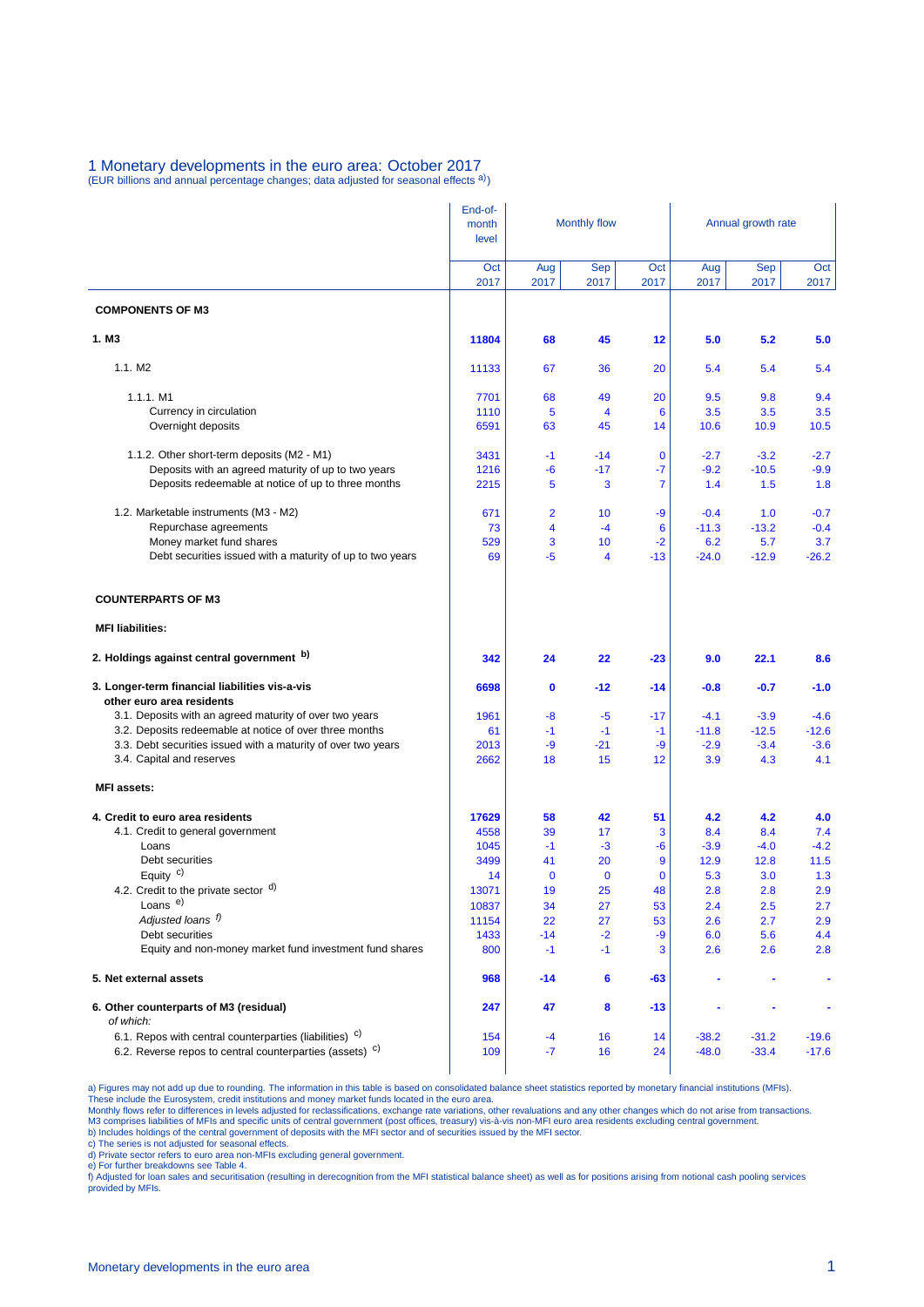### 2 Breakdown of deposits in M3 by holding sector and type: October 2017<br>(EUR billions and annual percentage changes; data adjusted for seasonal effects <sup>a)</sup>)

|                                                                                                                               | End-of-<br>month<br>level | Monthly flow   |                         | Annual growth rate      |             |             |             |
|-------------------------------------------------------------------------------------------------------------------------------|---------------------------|----------------|-------------------------|-------------------------|-------------|-------------|-------------|
|                                                                                                                               | Oct<br>2017               | Aug<br>2017    | Sep<br>2017             | Oct<br>2017             | Aug<br>2017 | Sep<br>2017 | Oct<br>2017 |
| <b>BREAKDOWN OF DEPOSITS IN M3</b>                                                                                            |                           |                |                         |                         |             |             |             |
| <b>Total deposits</b>                                                                                                         | 10096                     | 66             | 28                      | 21                      | 5.4         | 5.5         | 5.5         |
| 1. Deposits placed by households b)                                                                                           | 6293                      | 27             | 23                      | 37                      | 4.5         | 4.6         | 4.8         |
| 1.1. Overnight deposits                                                                                                       | 3675                      | 29             | 28                      | 39                      | 9.9         | 9.9         | 10.1        |
| 1.2. Deposits with an agreed maturity of up to two years                                                                      | 574                       | -5             | -6                      | $-8$                    | $-12.4$     | $-12.6$     | $-12.9$     |
| 1.3. Deposits redeemable at notice of up to three months                                                                      | 2042                      | 3              | $\overline{2}$          | 6                       | 1.5         | 1.6         | 1.8         |
| 1.4. Repurchase agreements                                                                                                    | $\overline{2}$            | $\mathbf{0}$   | $\mathbf 0$             | 0                       | $-28.8$     | $-25.3$     | $-21.7$     |
| 2. Deposits placed by non-financial corporations                                                                              | 2229                      | 15             | 12                      | 9                       | 8.1         | 8.1         | 8.3         |
| 2.1. Overnight deposits                                                                                                       | 1822                      | 17             | 13                      | 14                      | 11.3        | 11.8        | 11.8        |
| 2.2. Deposits with an agreed maturity of up to two years                                                                      | 280                       | $-2$           | $-1$                    | $-6$                    | $-5.1$      | $-7.4$      | $-7.2$      |
| 2.3. Deposits redeemable at notice of up to three months                                                                      | 121                       | $\mathbf{1}$   | $\mathbf 0$             | 1                       | 1.6         | 1.1         | 1.7         |
| 2.4. Repurchase agreements                                                                                                    | 5                         | $\mathbf{0}$   | $\mathbf 0$             | 0                       | $-32.2$     | $-42.3$     | $-21.7$     |
| 3. Deposits placed by non-monetary financial corporations<br>excluding insurance corporations and pension funds <sup>c)</sup> | 951                       | 13             | $-11$                   | $-28$                   | 6.4         | 5.7         | 4.7         |
| 3.1. Overnight deposits                                                                                                       | 670                       | 6              | $\mathbf 0$             | $-41$                   | 13.1        | 13.6        | 9.2         |
| 3.2. Deposits with an agreed maturity of up to two years                                                                      | 208                       | $\overline{2}$ | $-8$                    | 5                       | $-7.0$      | $-10.3$     | $-6.5$      |
| 3.3. Deposits redeemable at notice of up to three months                                                                      | 21                        | $\mathbf{1}$   | $\mathbf 0$             | $\mathbf{0}$            | $-1.6$      | $-0.8$      | 2.0         |
| 3.4. Repurchase agreements <sup>c)</sup>                                                                                      | 51                        | 4              | $-4$                    | 8                       | $-12.0$     | $-15.5$     | 1.8         |
| 4. Deposits placed by insurance corporations and<br>pension funds                                                             | 203                       | 5              | $\overline{\mathbf{2}}$ | $\overline{\mathbf{2}}$ | $-5.9$      | $-2.0$      | $-1.5$      |
| 5. Deposits placed by other general government                                                                                | 421                       | 8              | $\overline{\mathbf{2}}$ | 1                       | 8.7         | 8.9         | 7.6         |

a) Figures may not add up due to rounding. The information in this table is based on consolidated balance sheet statistics reported by monetary financial institutions (MFIs).<br>These include the Eurosystem, credit institutio